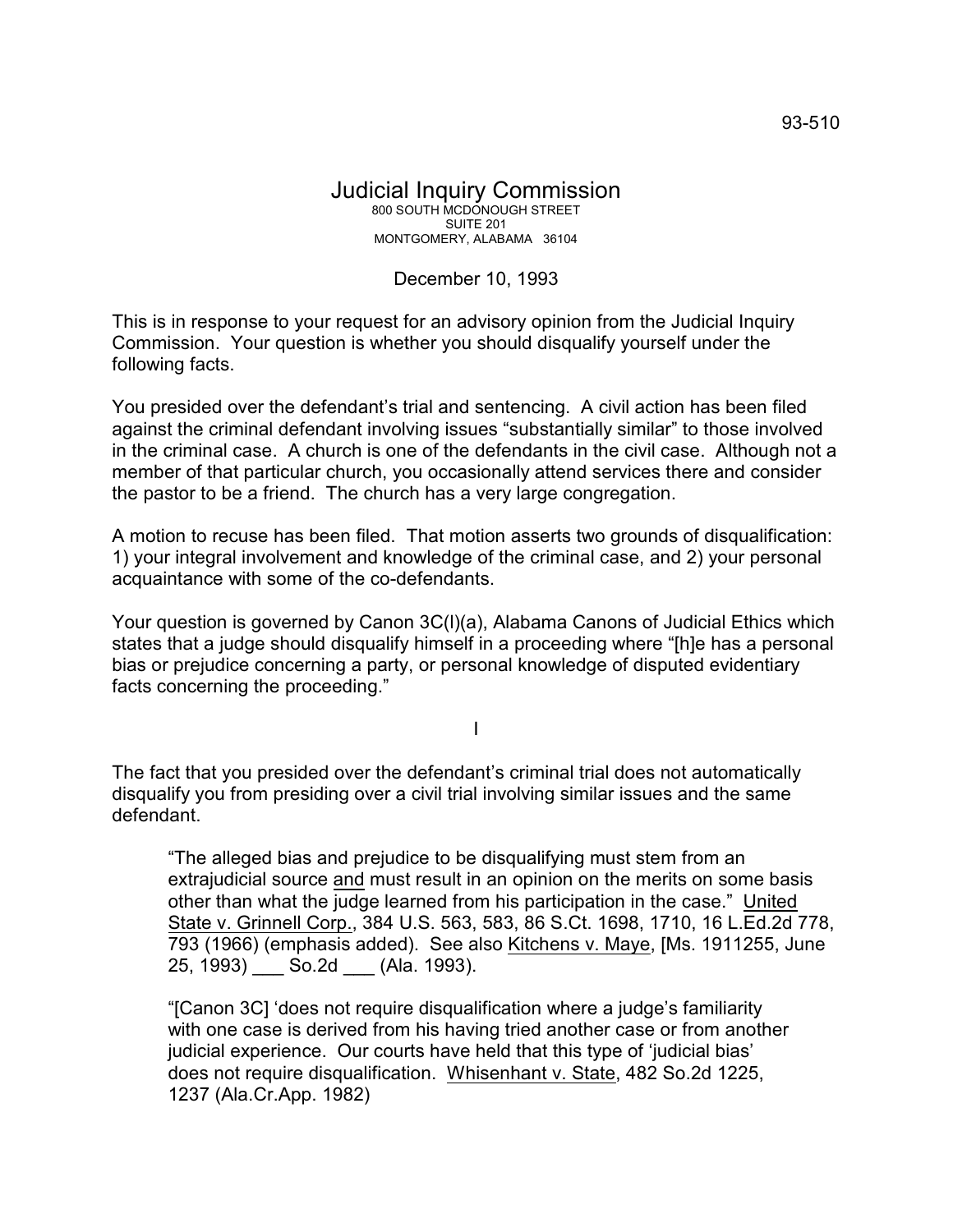93-510 Page 2

> aff'd in relevant part, 482 So.2d 1241, 1245 (Ala. 1983). Further, our Supreme Court has noted that disqualifying bias or prejudice must arise from an extrajudicial source. Hartment v. Board of Trustees, 436 So.2d 837 (Ala. 1983)." Advisory Opinion 89-375.

> "The judge's bias must be personal and extrajudicial; it must derive from something other than that which the judge learned by participating in the case." McWhorter v. City of Birmingham, 906 F.2d 674, 678 (11th Cir. 1990).

> "Knowledge gained from the trial of one case does not disqualify a judge from hearing another case involving the same parties." Advisory Opinion 89-375, citing Hartment v. Board of Trustees, 436 So.2d 837 (Ala. 1983). "The rule against prior personal knowledge only applies to knowledge garnered from extrajudicial sources. Knowledge about matters in a proceeding that has been obtained by a judge within the proceeding itself or within another legal proceeding is permissible and does not call for disqualification." J. Shaman, S. Lubet, J. Alfini, Judicial Conduct and Ethics § 5.11 at 115 (1990). Under the "extrajudicial source rule," "that a judge presided in a previous criminal trial is generally not a ground for disqualification in a subsequent trial involving the same defendant because the source of any opinion the judge might hold about the defendant is not extrajudicial." Judicial Conduct at § 5.05 at 106. See Lindsey v. Lindsey, 229 Ala. 578, 580, 158 So. 522 (1934) ("It is very properly admitted that the mere fact of hearing the evidence and rendering a decision adverse to appellant in the former proceeding would not disqualify the judge to try this case involving the same issue of fact."). See also Advisory Opinion 89- 350.

> > II

Your friendship with the pastor of the defendant church is not an automatic ground of disqualification.

"Whether or not disqualification is required when a friend appears as a party to a suit before a judge depends on how personal the relationship is between the judge and the party." J. Shaman, S. Lubet, J. Alfini, Judicial Conduct and Ethics § 5.15 at 125 (1990). See advisory opinions 81-99; 83-183.

"The bias or prejudice which has to be shown before a judge is disqualified must be 'personal' bias, and not 'judicial' bias. Personal bias, as contrasted with judicial, is an attitude of extra-judicial origin, or one derived non coram judice. In re White, 53 Ala. App. 377, 300 So.2d 420 (1977). The fact that one of the parties before the court is known to and thought well of by the judge is not sufficient to show bias. Duncan v. Sherrill, 341 So.2d 946 (Ala. 1977).'